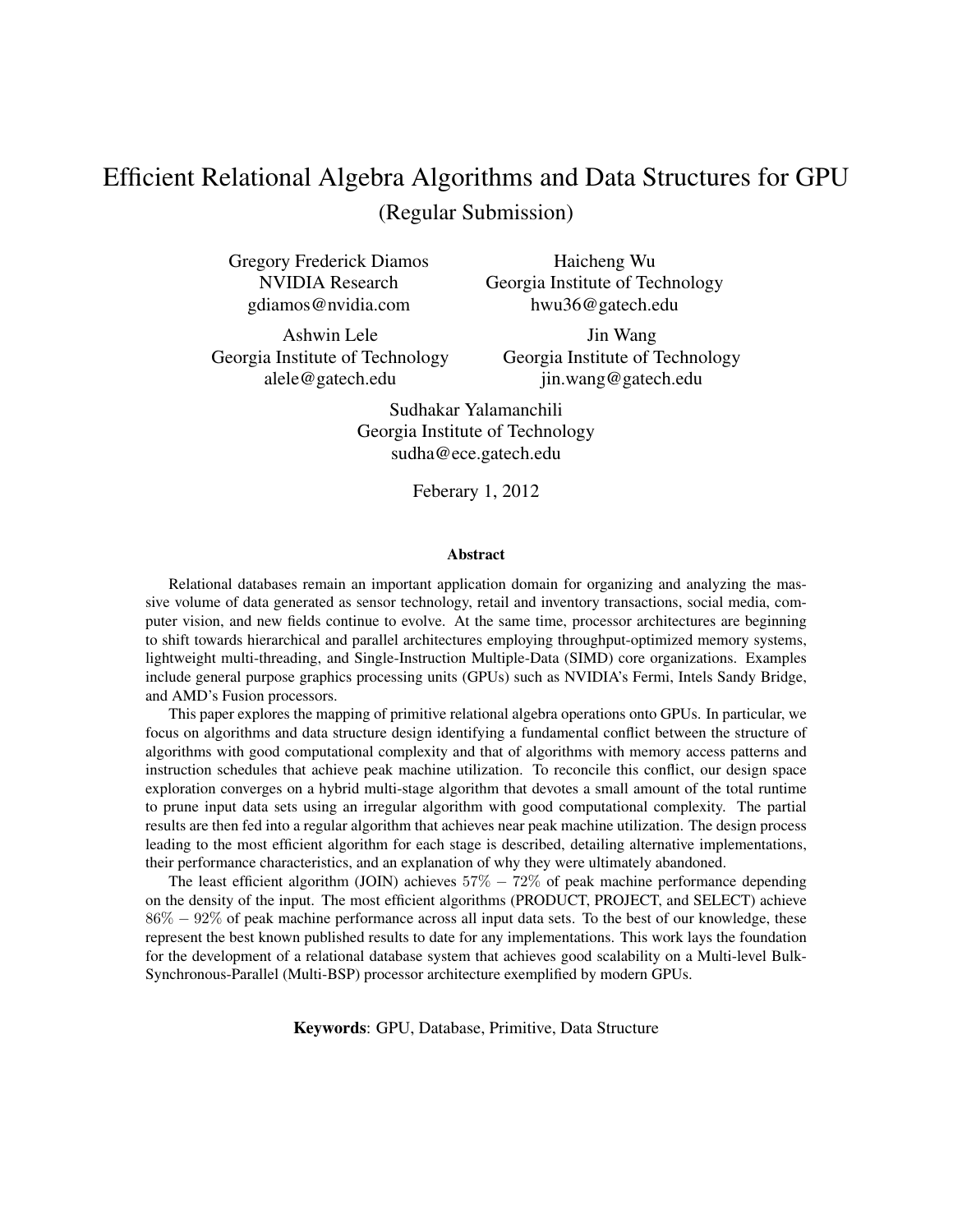## 1 Introduction

Modern relational database systems are built on efficient implementations of relational algebra operators combined with specialized data structures, such as B-Trees, that are used to store relations. These systems have been deployed with success on single-core processors and clusters. However, as power-constrained processor architectures such as NVIDIA Kepler [21], AMD GCN [2], and Intel Haswell [15] move towards multiple cores with fine grained SIMD parallelism and non-uniform or user-managed memory hierarchies, new algorithms are needed that can harness the massive parallelism provided by these processors.

Relational operations capture the high level semantics of an application in terms of a series of bulk operations, such as JOIN or PROJECT, on relations. The data intensive nature of relations might suggest that a high degree of data parallelism could be discovered in relational algebra operations. Unfortunately, this parallelism is generally more unstructured and irregular than other domain specific operations, such as those common to dense linear algebra, complicating the design of efficient parallel implementations. However, recent work has demonstrated that multi-stage algorithms, such as those common to sorting [19], pattern matching [27], algebraic multi-grid solvers [4], or compression [12], can be efficiently mapped onto massively parallel processors such as programmable GPUs from NVIDIA and AMD.

The core contribution of this paper is the development of hierarchical, Multi-level Bulk-Synchronous-Parallel (Multi-BSP) [26] algorithms that implement relational algebra operators. These algorithms are designed to exploit the hierarchical and data-parallel architectures of modern and future general purpose processors to achieve good scaling and near-peak performance. Our focus is on developing and demonstrating Multi-BSP algorithms for a single GPU processor comprised of hundreds of cores. These algorithms can be used directly to implement a relational database system in a single node using a single GPU blade, or as building blocks in higher level distributed algorithms that scale to multiple processors within a node or across multiple nodes [20, 28]). To the best of our knowledge, the performance of the implementations described here represent the highest reported throughputs for relational algebra operators to date.

## 2 Background and Related Work

Relational Algebra (RA) consists of a set of fundamental transformations that are applied to sets of primitive elements. Primitive elements consist of n-ary tuples that map attributes (or dimensions) to values. Each attribute consists of a finite set of possible values and an  $n$ -ary tuple is a list of n values, one for each attribute. Another way to think about tuples is as coordinates in an *n*-dimensional space. An unordered set of tuples of each type specifies a region in this n-dimensional space and is termed a 'relation'. Each transformation included in RA performs an operation on a relation, producing a new relation. Many operators divide the tuple attributes into key attributes and value attributes. In these operations, the key attributes are considered by the operator and the value attributes are treated as payload data that is not considered by the operation. Figure 1 is an example of a relation containing 4 tuples and each tuple has 1 key attribute and 1 value attribute. A relational algebra application is specified as a dataflow graph of operators, making for a natural mapping to a variety of parallel execution models, for example, by mapping operators to Multi-BSP kernels and relations to data structures. Table 1 lists the complete set of RA operators and their examples.

This paper uses NVIDIA CUDA as the target platform, but the same proposed concepts apply to other brands of GPUs. Figure 2 shows a typical NVIDA GPU architecture and elements of the Multi-BSP execution model it implements. A typical CUDA program is composed of a series of multi-threaded kernels. As shown in Figure 2, kernels are composed of parallel work-units called *Cooperative Thread Arrays* (CTAs), that are mapped to Single Instruction Multiple Thread (SIMT) units where each thread has support for independent control flow. Appendix A.1 provides a detailed description of this execution model.

The most recent work closest to what is reported here (for other works please see Appendix A.2 ) is a GPU-based database system, GDB, developed by He et al. [13]. Their GPU implementation is based on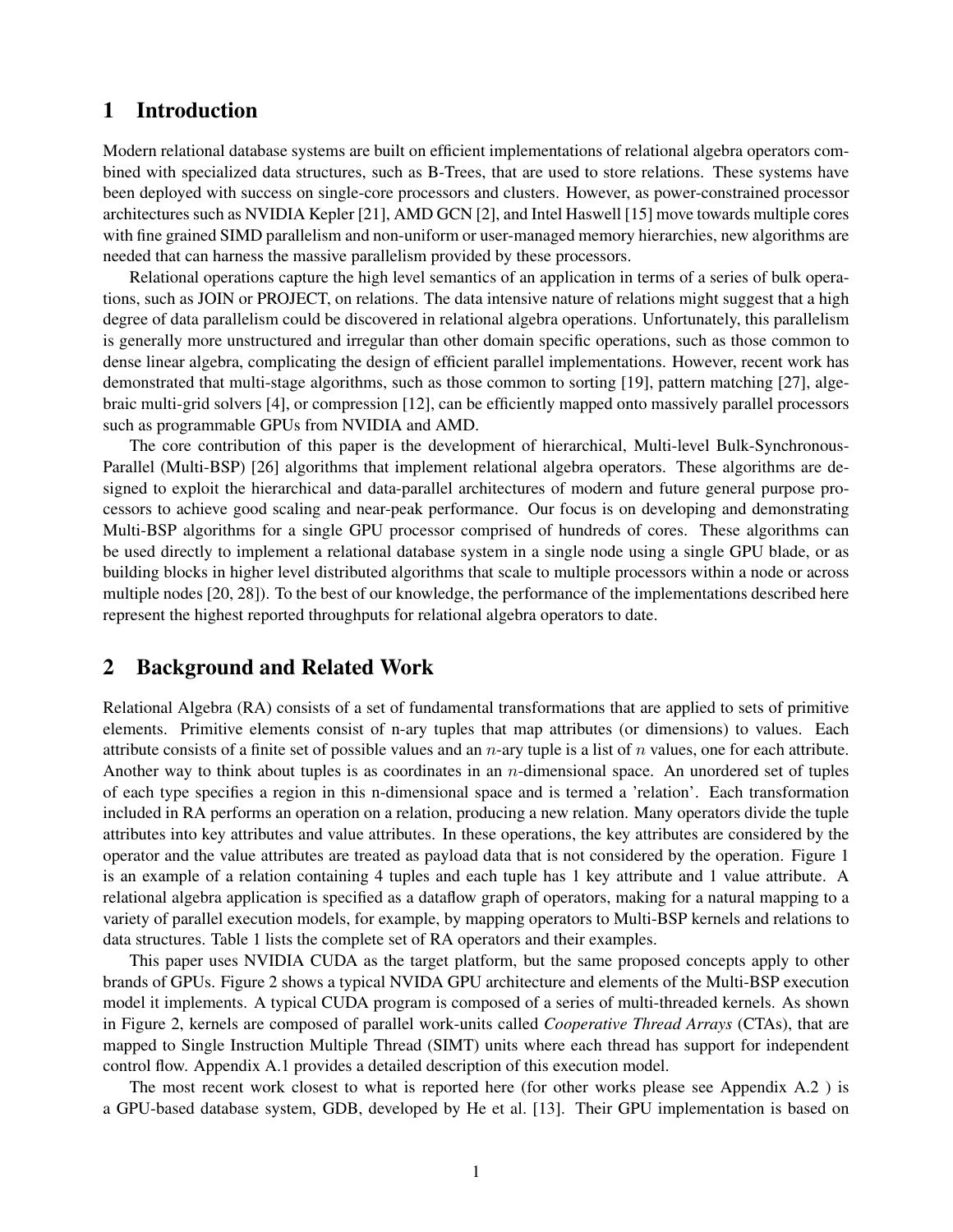| RA Operator                       | Description                                                                                                                                                                                                                                                                                                                                                                                                                                                                                                                        | Example                                                                                                                           |  |  |
|-----------------------------------|------------------------------------------------------------------------------------------------------------------------------------------------------------------------------------------------------------------------------------------------------------------------------------------------------------------------------------------------------------------------------------------------------------------------------------------------------------------------------------------------------------------------------------|-----------------------------------------------------------------------------------------------------------------------------------|--|--|
| <b>PROJECT</b>                    | A unary operator that consumes one input relation to produce a new output relation. The<br>output relation is formed from tuples of the input relation after removing a specific<br>set of attributes.                                                                                                                                                                                                                                                                                                                             | $x = \{(3, True, a), (4, True, a), (2, False, b)\}\$<br>PROJECT [field.0, field.2] $x \rightarrow \{(3,a),(4,a),(2,b)\}$          |  |  |
| <b>PRODUCT</b>                    | A binary operator that combines the attribute spaces of two relations to produce a new<br>relation with tuples forming the set of all possible ordered sequences of attribute<br>values from the input relations.                                                                                                                                                                                                                                                                                                                  | $x = \{(3,a),(4,a)\}\$ , $y = \{(True,2)\}\$<br>PRODUCT $x y \rightarrow \{(3,a,True,2),(4,a,True,2)\}$                           |  |  |
| <b>SELECT</b>                     | A unary operator that consumes one input relation to produce a new output relation that<br>consists of the set of tuples that satisfy a predicate equation. This equation is<br>specified as a series of comparison operations on tuple attributes.                                                                                                                                                                                                                                                                                | $x = \{(3, True, a), (4, True, a), (2, False, b), (3, False, a)\}\$<br>SELECT[ field.1, field.0==2] $x \rightarrow (2, False, b)$ |  |  |
| <b>SET</b><br><b>INTERSECTION</b> | A binary operator that consumes two relations to produce a new relation consisting of<br>tuples with keys that are present in both of the input relations.                                                                                                                                                                                                                                                                                                                                                                         | $x = \{(3,a),(4,a),(2,b)\}, y = \{(0,a),(2,b),(3,c)\}$<br>INTERSECT $x y \rightarrow \{(2,b)\}$                                   |  |  |
| <b>SET</b><br><b>UNION</b>        | A binary operator that consumed two relations to produce a new relation consisting of<br>tuples with keys that are present in at least one of the input relations.                                                                                                                                                                                                                                                                                                                                                                 | $x = \{(3,a),(4,a),(2,b)\}, y = \{(0,a),(2,b),(3,c)\}$<br>UNION $x y \rightarrow \{(3,a),(4,a),(2,b),(0,a),(3,c)\}$               |  |  |
| <b>SET</b><br><b>DIFFERENCE</b>   | A binary operator that consumes two relations to produce a new relation of tuples with<br>keys that exist in one input relation and do not exist in the other input relation.                                                                                                                                                                                                                                                                                                                                                      | $x = \{(3,a),(4,a),(2,b)\}, y = \{(4,a),(3,a)\}$<br>DIFFERENCE[field.0] $x y \rightarrow \{(2,b)\}$                               |  |  |
| <b>JOIN</b>                       | A binary operator that intersects on the key attribute and cross product of value<br>attributes. It consumes two relations to produce a new relation consisting of tuples<br>with keys that are present in both of the input relations. It is different than SET<br>INTERSECTION in that it evaluates a subset of the fields in each input relation, and<br>thus must tolerate duplicates. Outer join is a variant that returns all tuples from<br>either the left, right, or both input relations along with the matching tuples. | $x = \{(3,a),(4,a),(2,b)\}, y = \{(0,a),(2,f),(3,c)\}$<br>JOIN x y $\rightarrow \{(3,a,c),(2,b,f)\}\$                             |  |  |

Table 1: The set of relational algebra operations. In the example, the 1st attribute is the "key"

some common primitives such as map, reduce, filter and so on. They compared the performance of each RA operator comprised of these primitives with finely tuned parallel CPU counterparts. As to computationintensive operators such as JOIN, the speedup of GPU version is 2-7x faster and the other simple operators such as SELECT can achieve 2-4x speedup. Section 4 will compare the algorithm designed in this work with GDB.

## 3 Algorithm Design

The core algorithmic structure is a sequence of stages where each stage has a Multi-BSP structure. The functionality of some stages is common across the RA operators, e.g., partitioning input sets of tuples. Thus, we are able to abstract the implementations of the RA operators into a few algorithm skeletons whereby different operators can be realized by changing one or more stages of the skeletons. An algorithm skeleton is implemented on a GPU processor. We point out that algorithm skeletons can be composed hierarchically to coordinate execution of multiple operators in a query across multiple GPU processors. However, this paper focuses on the implementation of the algorithm skeletons and the individual stages of each skeleton.

#### 3.1 Algorithm Skeletons

languages such as Haskell [8].

The RA operators are implemented using various algorithm skeletons that allow the same high level algorithm to be readily adapted to operations over complex data types. This approach is commonly used in



Figure 1: An example of a relation with four tuples, each compressed into 8-bits and packed into a single 32-bit word.



Figure 2: NVIDIA C2050 architecture and execution model compilers for high level domain specific languages such as Copperhead [6], Optix [22], or even in generic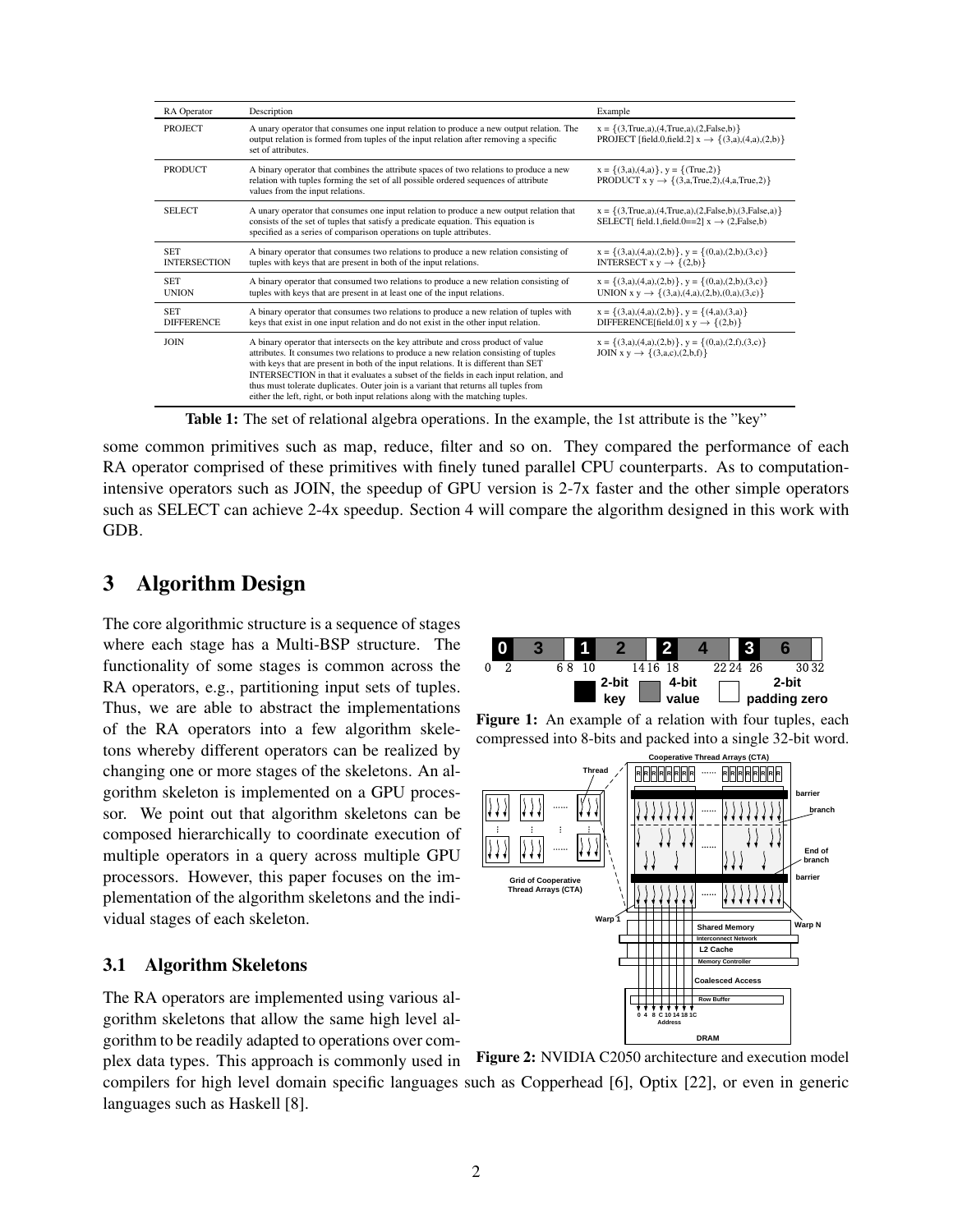

In the following implementations and analysis, relations are stored as a densely packed array of tuples that is sorted using a comparison function that operates on tuple attributes and defines a strict weak-ordering over all tuples in the relation. For example, in Figure 1, every tuple is packed into a 8-bit byte and four tuples are ordered according to their keys. The sorted form allows for efficient array partitioning and tuple lookup operations. The algorithm skeletons are designed to simultaneously maintain this sorted property on relations as well as achieve good performance on multi-core processors. Additionally, several of the RA operators are similar enough to be implemented with a single skeleton. This is mainly applicable for the SET family operators. The individual skeletons are discussed in detail next:

PROJECT is relatively simple compared to the remaining skeletons. As shown in Figure 3, it only requires a transform pass over tuples in the array to decompress the tuple attributes, remove some attributes, and then compress the tuple with the reduced set of attributes. This is a completely data-parallel operation that can be trivially partitioned among a large number of threads and CTAs.

**PRODUCT** is also a simple operation (Figure 4). The number of tuples in the output relation is the product of the number of tuples in the input relations, and computing this size does not require a separate pass. Therefore, the algorithm is implemented using a single pass that iterates over each combination of elements in each of the input relations and invokes a user defined function to combine them. The input tuples is first buffered in the shared memory because they are used multiple times. The combined tuple is written out to the output relation. No buffering stage is required during output because the results are generated as contiguous, densely packed chunks.

SELECT uses a user-defined predicate function to examine the key of each tuple. If the comparison succeeds, the tuple needs to be copied into the output relation, otherwise it is discarded. The algorithm is implemented as two passes over the relation. Each pass requires a global synchronization operation. In CUDA, this currently forces the results to be written out to global memory and the implementation to be partitioned into three independent kernels. So, the final CUDA implementation will actually consist of a series of kernels that operate on a shared set of variables representing the relations. As shown in Figure 5(a), the first pass follows the stream compaction approach [5], but it uses shared memory and registers carefully. First, the sorted input relation is partitioned and each CTA is in charge of one partition. Every thread reads in one tuple into a register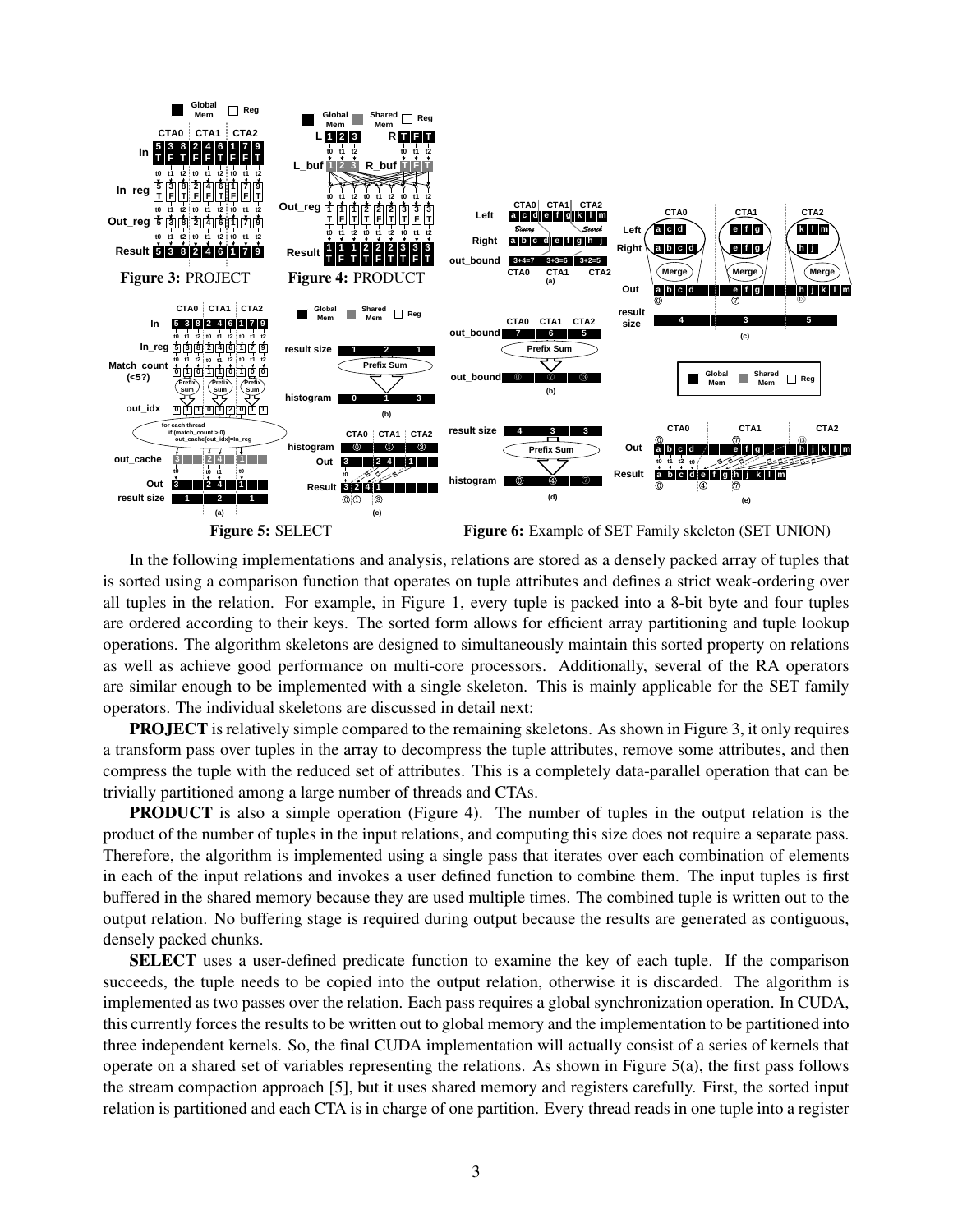and evaluates the tuple using the predicate function. A register called *match count* records the comparison result. Each CTA performs an out-of-place prefix sum on the *match count* registers to compute the output indices of the matched tuples. Thus, these matched tuples are buffed into the shared memory at the positions determined by the previous prefix sum step and written back to the memory using bulk transfers to improve memory efficiency. Another array, *result size*, recorded how many tuples are selected by each CTA and second prefix sum operation on this array can determine the position in the output array to be written by each CTA (Figure 5(b)). If the tuple number each CTA needs to process is larger than the number of threads, every thread must loop over several tuples and this loop can be unrolled to further reduce the computation time. The second pass is used to eliminate the gap between the result obtained by each CTA by using a coalesced memory to memory copy, a common CUDA programming pattern [18] (Figure 5(c)). The final gather stage is also used by SET family operators and JOIN in a similar way.

SET Family operators include SET INTERSECTION, SET UNION and SET DIFFERENCE. It is comprised of three major stages, 1) the input relations are partitioned into independent sections that can be processed in parallel (Figure  $6(a)$ ), 2) the sections are merged together using a specialized function for each RA operator generating independent sets of results (Figure  $6(c)$ ), and 3) the individual sections are gathered together back into a dense sorted array of tuples (Figure  $6(e)$ ). Each of the three stages is expected to be memory bound on the target processors. The last stage is similar as the gather stage of SELECT and the first two stages are describe in the following.

The initial partitioning stage is performed in-place and the partitions are sized as follows such that the partitioning does not consume a significant portion of the total execution time. The sorted property of the input relations is exploited to perform a recursive double-sided binary search that progressively places more restrictive bounds on the input relations, creating sections that may contain tuples with overlapping keys. The double-sided binary search is a parallel implementation of the algorithm presented by Baeza-Yates et al. [3]. It works by partitioning one of the input relations into  $N$  sections bounded by pivot elements, then using a binary search to lookup the tuples in the other input corresponding to the pivots creating a series of partitions with overlapping index ranges of tuples in the two relations. This process can be repeated recursively by swapping the inputs, and subdividing the individual partitions using the same method. In this implementation, the process is repeated until the partitions have been reduced to a predetermined size. The initial stage partitions the arrays into one partition for each CTA, and the recursive stages are handled within each CTA, allowing for maximum concurrency.

The merge operation is the most complex of the three stages. Once the inputs have been partitioned, each pair of partitions is assigned to a separate CTA to be processed independently. This stage of the algorithm implements a merge operation that is commonly used in CUDA implementations of sorting [7, 19, 23]. The merge operation is implemented by scanning one of the input partitions one chunk of tuples at a time where a chunk is a number of tuples that can be processed by a fixed number of threads in a CTA. This chunk is loaded into on-chip shared memory or registers for fast access. A corresponding chunk from the second input partition is also loaded into shared memory and compared against tuples in the first chunk. The exact comparison function that is used depends on the RA operator being performed, for example, SET INTERSECTION would check for matching tuples in each chunk whereas SET DIFFERENCE would check for the presence of a tuple in one chunk but not the other. Chunks from the second input partition are scanned until they go out of range of the first chunk, at which time a new chunk is loaded from the first partition and the process is repeated. When matches are found, they are gathered into shared memory until a threshold is reached and eventually written out to a preallocated temporary array. The chunk copy operations into and out of shared memory are carefully designed such that they maximize DRAM bandwidth. They rely on the round-robin scheduling of warps in a CTA and therefore stripe words from the input chunk across threads in the CTA. Thus, when all memory operations in a warp are concurrently issued by the SIMD unit, these are coalesced into a single transaction. Multiple memory requests can be be coalesced into successive transactions to the same memory controller, ideally hitting the same row buffer as long as they are not interleaved with orthogonal transactions from neighboring CTAs. Additionally, the comparison operations among chunk elements are cooperatively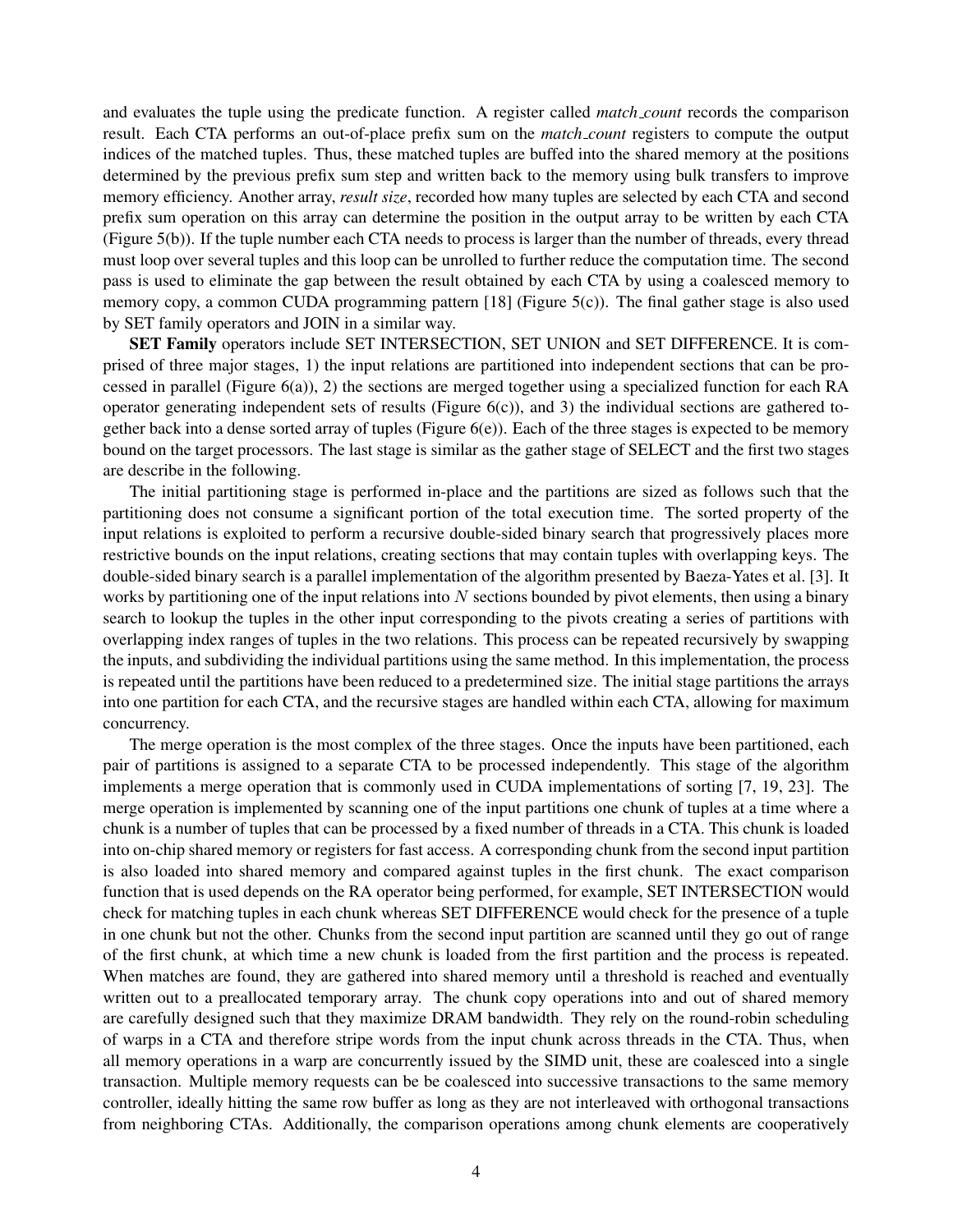

Figure 7: Example skeleton of JOIN

performed by multiple threads and scheduled by unrolling loops and inserting barriers at the CUDA level to eliminate sequential instruction dependences. Merge is compute bound and the most computationally intensive stage of the SET operators.

JOIN is easily the most complicated algorithm, sharing many characteristics with the skeleton used for the SET operations (Figure 7). However, it is further complicated by the merge stage of the algorithm, which involves identifying subsets of the partitioned relations with overlapping attributes and performing the cross product for each subset. This presents a significant problem to parallel implementations of the algorithm that eventually write to a statically allocated, dense array. Namely, that the number of tuples in each section of the output relation is not known until very late in the computation. At one extreme, there could be a single section with matching attribute values containing all the tuples in each array, in which case the JOIN would become a PRODUCT. At the other extreme, sections could contain at most one tuple each, in which case the JOIN would become a SET INTERSECTION. This problem is partially addressed by the initial partitioning stage. Sections from the input relations must always fall into the same section, so a pair of input relations, that have been partitioned into M sections (each of size N) may only produce as many as  $M*N^2$  tuples in the output relation in the worst case, rather than  $(M*N)^2$  in the general case. However, temporary storage still needs to be allocated for  $N^2$  possible tuples rather than N tuples in the SET INTERSECTION case, limiting the number of partitions that can be processed independently. Section 3.2 describes several alternative implementations for the join operation within a CTA - recall in the merge stage joins are performed by each CTA. We will refer to these as CTA-Join algorithms.

### 3.2 CTA-Join Algorithms

Binary-Search (Figure 8(a)) is based on a parallel binary search, similar to the first stage of the complete join algorithm (Partition). Each thread accesses a tuple from one of the input relations and computes the *upper bound* and *lower bound* of that tuple's key in the other relation. The elements between the *lower bound* and the *upper bound* match the tuple's key and are joined together. Results generated are aggregated using the stream compaction algorithm and buffered until a threshold number of tuples is reached. At this time, the buffer is written out completely to global memory. All CTA join algorithms use this approach of stream compaction followed by buffering and coalesced writes to global memory. The major difference is in computing the matching elements from each input relation. So, the rest figures in Figure 8 only include the element matching part.

Even though this implementation has good algorithmic complexity, it suffers in terms of work-efficiency and processor utilization. It includes a chain of data-dependent loads to shared memory and control-dependent branches. Furthermore, the binary search result of different threads may overlap presenting an opportunity for shared memory bank conflicts and instruction replays when combining two tuples. For example, *t0* and *t1* in Figure 8(a) will both access the first two tuples of *R cache*, but *t2* needs to access the third tuple. The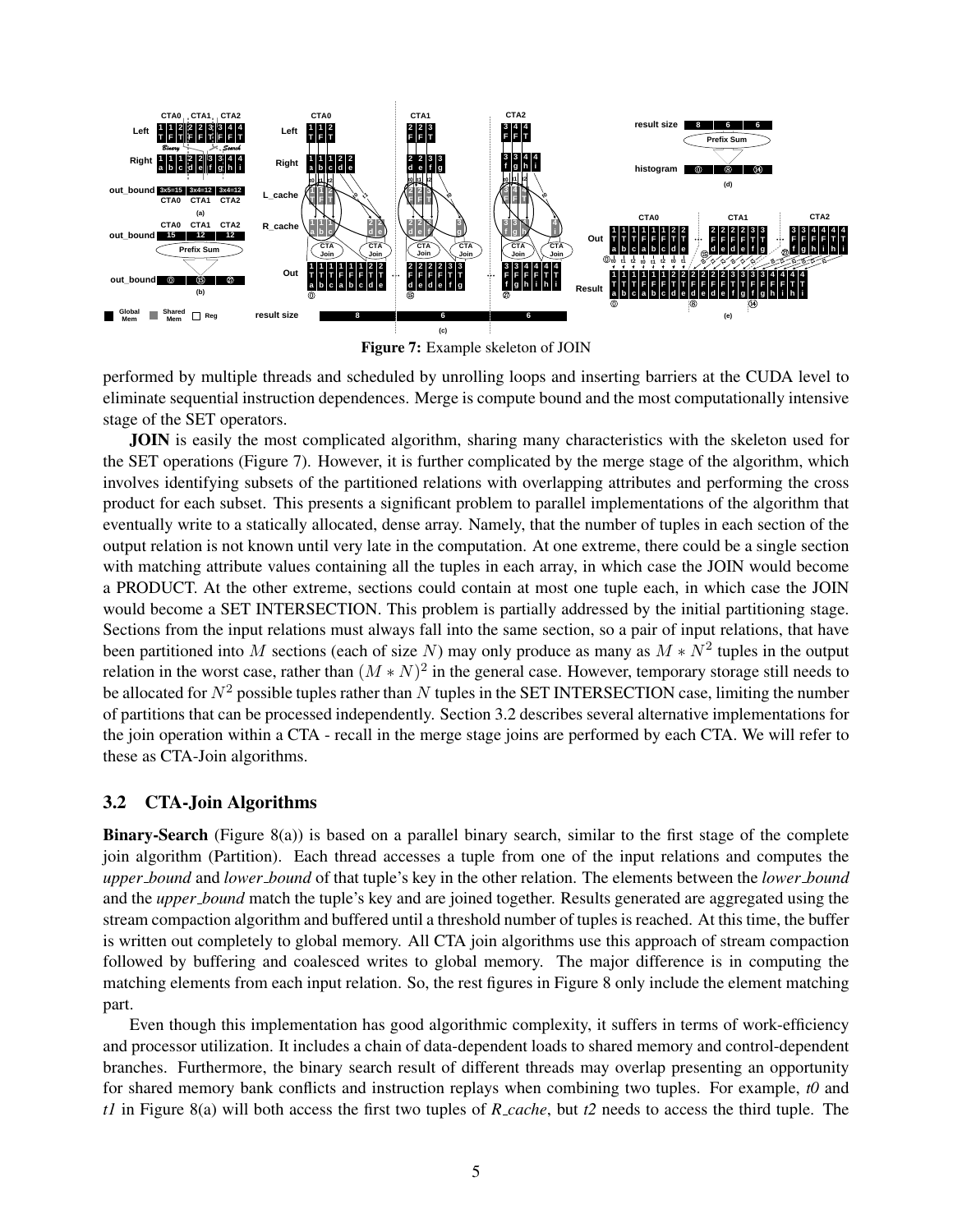

Figure 8: CTA Join Algorithms: (a) Binary-Search; (b) Register Blocked Binary-Search; (c) Brute-Force; (d) Hash-Table; (e)Join-Network.

combination of these behaviors give the binary search algorithm poor performance on the Fermi pipeline.

Register Blocked Binary-Search (Figure 8(b)) relies on the observation that when performing a binary search, neighboring threads will likely access the same tuples in the beginning of the search. Additionally, the last few levels of the search are the most prone to bank conflicts. This implementation extends the Binary-Search CTA-Join algorithm by combining the work of multiple threads in the original algorithm into a single thread. Instead of processing a tuple from the first relation, a thread will access a sequential range of tuples and store them directly in registers. It will then compute the *lower bound* of the first tuple and the *upper bound* of the last tuple, this defines the range in shared memory that may contain matching tuples. It then performs a brute force linear search for each tuple from the first relation against this range.

Brute-Force (Figure 8(c)) is the simplest implementation of CTA-join which uses a full brute-force comparison of all tuples in one relation to all tuples in the other relation. Although this algorithm has poor computational complexity, the regular nature of the computation allows for an implementation with high ILP, no pipeline hazards, and nearly optimal use of shared memory. Each thread processes several tuples from the first relation at a time, which are stored directly in registers (one tuple in Figure 8(c) for simplicity). Then, the threads sweep through all of the tuples in the second relation, utilizing the broadcast capability of shared memory.

Hash Join (Figure 8(d)) is usually accomplished with atomic operations on global memory, for example, with atomic exchange operations to implement cuckoo hashing [1]. These approaches are too slow to be competitive with the complete join algorithm presented here. To use with CTA-join, it is necessary to implement a hash table in on-chip shared memory. Unfortunately, NVIDIA's Fermi GPUs do not support shared memory atomic operations in hardware. With built-in atomic operations off the table, it is necessary to consider alternatives that exploit the consistency properties of shared memory. One solution is to implement a fast hash table in shared memory by allowing collisions during insertions, and then detecting them a-posteriori. Each thread gathers a set of tuples from one of the input relations, evaluates a hash function using the tuple's key, and attempts to write the tuple into a shared memory table at the position indicated by the hash function, along with a unique id for the thread. Once all participating threads have inserted their tuple(s), they read back the value to determine whether or not there has been a collision. If there has been, they set a flag indicating that they need to execute again at a later time, otherwise they proceed normally. Next, all threads cooperatively read tuples from the other relation and look up their keys in the hash table. Matches are stored as outputs. Finally, if there were any collisions, the process is repeated with the threads that successfully inserted into the hash table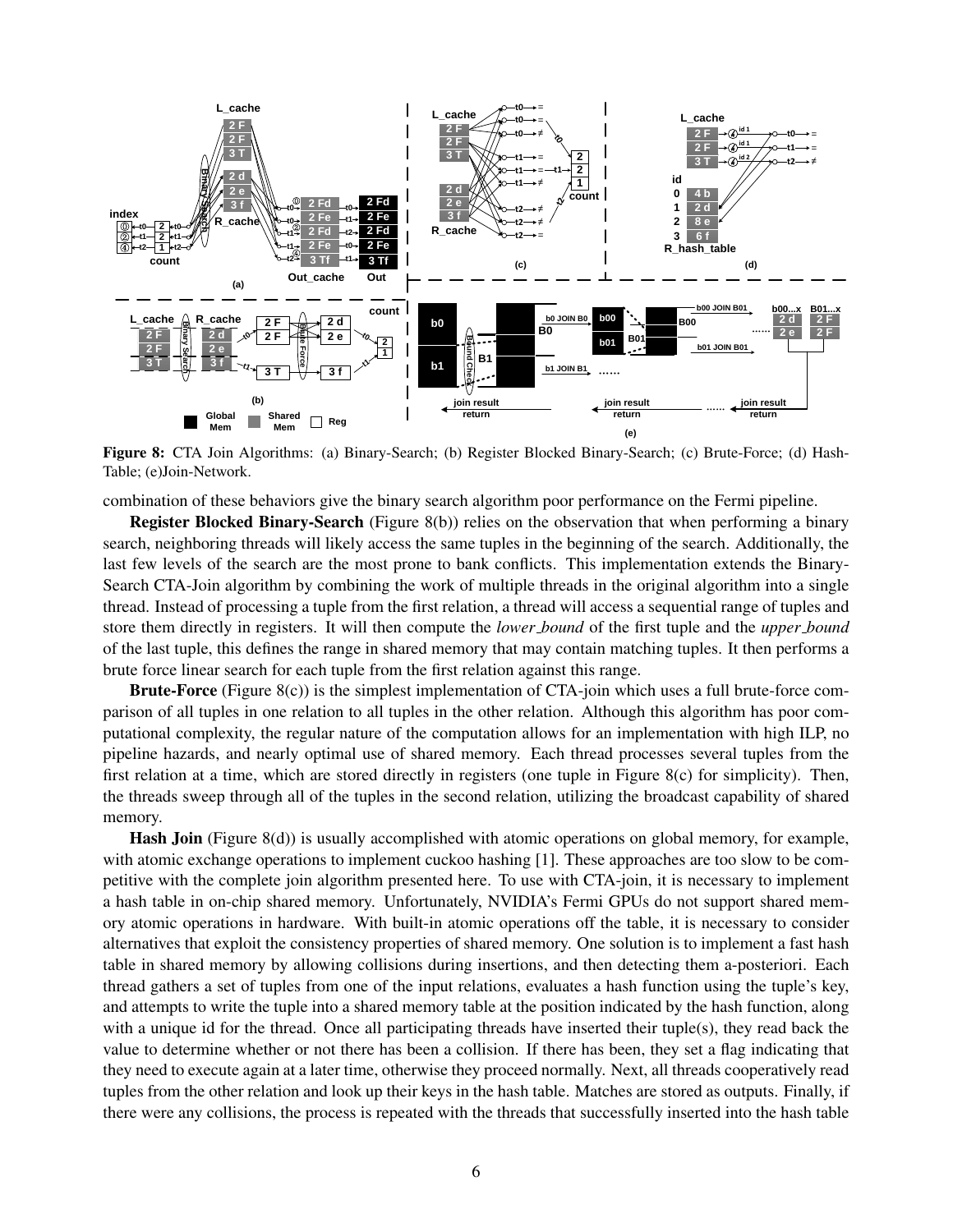masked off during the insertion process. It is interesting to note the similarities between this algorithm and the approach for handling bank conflicts in shared memory.

Join-Network (Figure 8(e)) attempts to implement the operator as a comparator network. For joins on relations without any tuples with duplicate keys, this is relatively straightforward. However, the duplicate keys make the maximum number of elements that could be generated by the join the cross product of the sizes of the input relations. Even if the common case does not produce such a large number of results, the statically defined comparisons and connections in a comparator network would result in a network with  $N*(log N)^2$ comparators for a N JOIN N case, rather than the  $N * logN$  comparators of a similarly sized sorting network. In order to address this problem, the join-network algorithm introduces side-exits in the static network. At each stage of the network, both of the two input relations are partitioned into two groups ((*b0*, *b1*) and (*B0*, *B1*)). Pivot elements are chosen and compared, for example, the last tuple in *b0* with the first tuple in *B1*. Depending on the results of the comparison, each input group is routed into one of two output groups. For example, after routing, the groups may contain (*b0*,*B0*) and (*b1*,*B1*). After this stage, each group is joined independently. In this example (*b0* joins *B0*) and (*b1* joins *B1*) are performed. In the case that the results of the pivot comparisons determine *b0* need to join *B1*, a side-exit from the join-network will be triggered and a binary search join will be invoked at that point. The algorithm only includes one branch per stage to check if any side exit was taken, limiting the number of branches to  $log N$ . To reduce the probability of groups of tuples requiring extra checks, *B0* and *B1* are partially overlapped to enlarge their individual range.

#### 3.3 A Suitable Data Structure

In addition to these algorithms, a data structure is needed to store relations. Many relational database systems rely on variants of B-Trees to maintain the sorted property of relations while providing efficient insert/erase operations and effectively matching the page structure of the memory and disk hierarchy. Unfortunately, using this data structure in conjunction with Multi-BSP algorithms is complicated by the need to support a large number of parallel updates during a bulk operation. Specifically, updates that potentially propagate up the tree during an insertion or deletion create dependences and serial bottlenecks when millions of updates are occurring in parallel. However, supporting fine-grained update operations is not necessary for parallel implementations of RA operators, which performs bulk-operations on entire relations at a time. This paper considers two data structures, i) dense sorted arrays and ii) sorted linked lists of large pages.

A simple dense sorted array sorts tuples by key attribute. It has the advantages that data can be easily streamed in sorted order, offering the potential for a traversal over the entire relation that achieves peak memory bandwidth. As long as updates are made during the construction of the array as bulk operations, overheads can be kept to a minimum. Additionally, efficient searches over the data structure may be accomplished with a binary search. The main disadvantage of the dense sorted array is the inability to modify it once it has been created, to update it in parallel without knowing the complete size of each update, or to even create it before its final size is known.

Dynamically Sized List of Pages attempts to address above issues by allowing several pools of data pages to be updated and resized independently, while still maintaining the efficiency of dense streaming accesses by allocating data on a large page granularity. In this data structure, each pool begins with a single or a few pages of data that is managed by a single CTA. As data is generated, it is written to the currently allocated page without any potential of collision with other CTAs. When the current page is exhausted, a new page can be allocated from a memory pool with an atomic pointer increment, and linked to the end of the current page. After an algorithm completes, the pages generated by each CTA can be linked together to form a globally sorted list of pages, avoiding the cost of the global gather operation needed by a dense sorted array. The pages should be sized appropriately such that the cost of allocating a new page and linking pages together is significantly less than the cost of writing data to the page. This data structure can also be easily converted to and from a dense sorted array with a stream-copy operation that can proceed at near full bandwidth. This may be necessary for interoperability with highly tuned implementations of SORT or other algorithms, although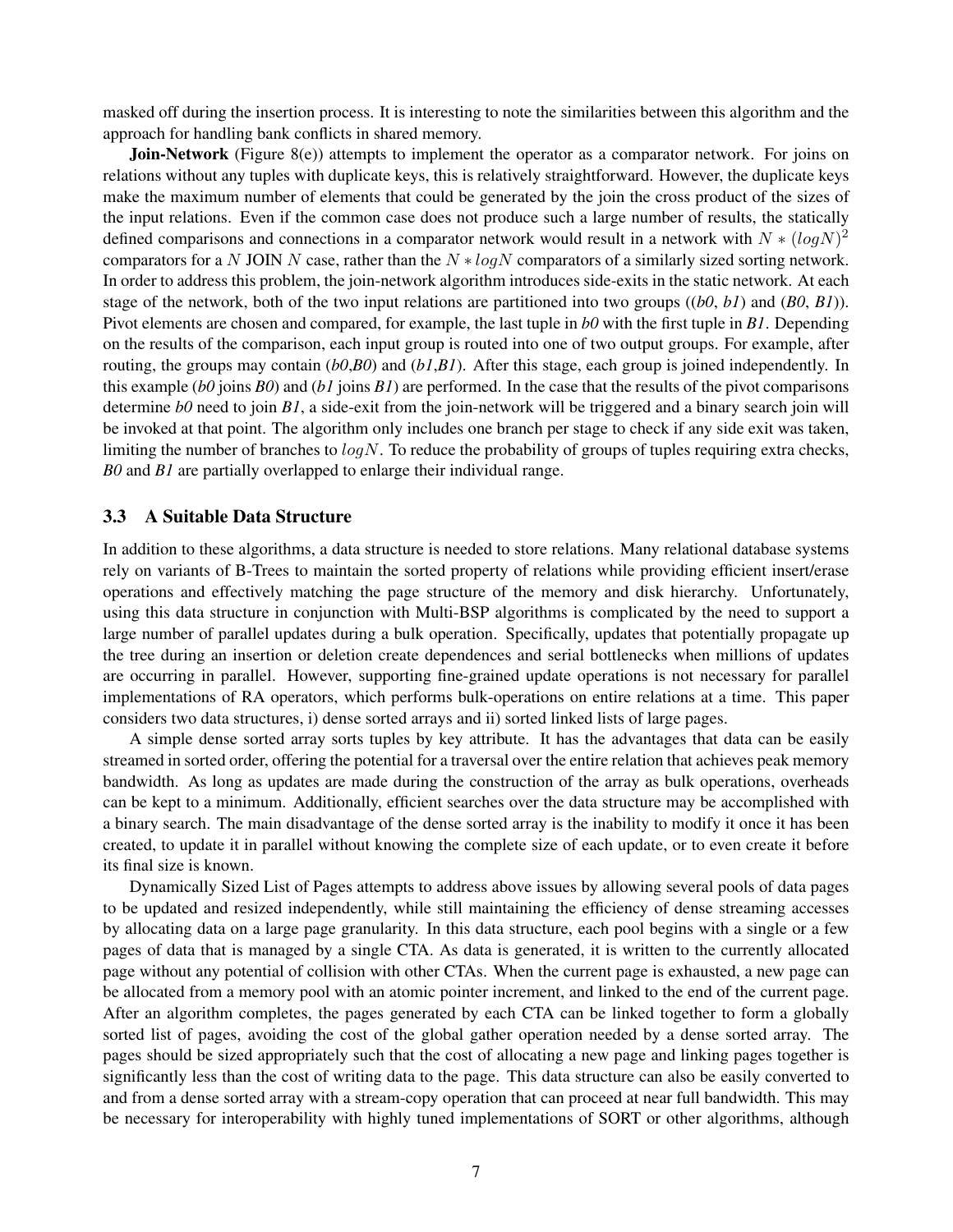| AMD Phenom 9550 Quad-Core 2.2Ghz |  |  |  |  |
|----------------------------------|--|--|--|--|
| NVIDIA Tesla C2050               |  |  |  |  |
| 8GB DDR-1333 DRAM                |  |  |  |  |
| $GCC-4.6.0$                      |  |  |  |  |
| <b>NVCC-3.2</b>                  |  |  |  |  |
|                                  |  |  |  |  |



Table 2: The microbenchmark test system configuration. All of the benchmarks are run only on the GPU.



it would also be straightforward to implement a modified version of these algorithms with an initial step that accessed data in this paged format. For future machines with additional levels of hierarchy, the same approach can be applied recursively to create a deeper hierarchy of pages. It is interesting to note that this approach has many similarities to the concept of INODE pages used in the UNIX file system.

### 4 Experimental Evaluation

This section covers a low level performance evaluation of this system by benchmarking and analyzing the performance of each of the skeleton algorithms. The tuple attributes are compressed into 32-bit integers. It is the role of a high level compiler to change the word size used to store each tuple in cases where more attributes are required. However, tuples from many common applications can fit into 32-bit or 64-bit words, and this common case is studied here. The tuples attribute values were generated randomly, and each relation contains approximately 16 million unique tuples. The system configuration is given in Table 2. These algorithms are expected to be memory bound on the GPU used in the test system, and the results are presented in achieved bandwidth.

Figure 9 shows the throughput of each RA skeleton algorithms. Throughput is computed as the size of all tuples moved to and from DRAM divided by the total execution time of the algorithm. The theoretical peak memory bandwidth of the used GPU device is 144GB/s, the maximum achieved bandwidth using an optimized stream-copy benchmark is 107 GB/s. PROJECT and PRODUCT achieve more than 99% of the simple copy benchmark. As the algorithms become more complicated, the performance reduces, generally because of less regular memory accesses or multi-stage algorithms that require accessing each tuple multiple times. SELECT achieves the next best performance which is as high as 94.3%, as it simply requires a series of linear scans over the input relations that can be performed at close to peak bandwidth. The gather after the stream compaction also occur linearly within a CTA, leading to highly efficient operations. The SET operators closely follow the performance of the JOIN operator, which is described in the next section.

### 4.1 JOIN Stages

The performance of the complete JOIN operator is highly sensitive to the data distribution, ranging from between 57 GB/s and 72 GB/s depending on whether the data in each relation is randomly generated or perfectly aligned respectively. Figure 10 breaks down the execution time of JOIN to the time taken by each stage. The main join kernel consumes more time than any other stages. If the dynamically sized list of pages described in Section 3.3 is used instead, the final scan and gather can be avoided. This decreases the amount of data transferred by a factor of twice the generated results size.

As shown in Figure 9, unlike the previous operators, JOIN's performance is significantly less than the peak DRAM bandwidth, indicating that it is either compute bound or not using the bandwidth effectively. Each of the C2050's 14 SMs must issue  $107 \div 14 = 7.64$ GB/s of bandwidth in order to saturate the DRAM interface. Assuming an average IPC of 1 and a clock rate of 1.1 GHz, the SM (32 threads per warp) can tolerate  $(12\times32)$   $\div$   $(7.64\div1.1)$  = 55 cycles for each pair of inputs and one 32-bit tuple it outputs. This includes cycles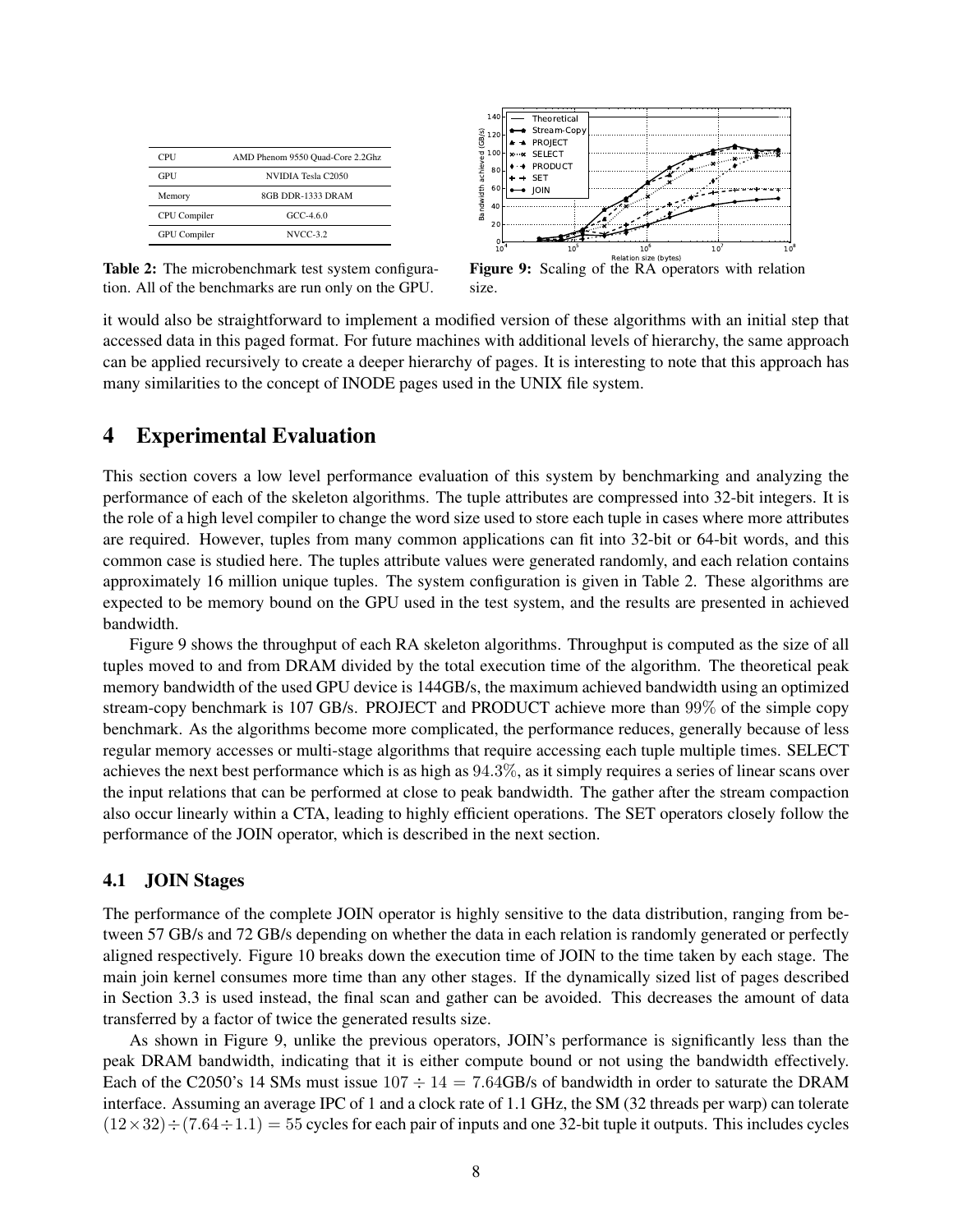

| Algorithm                    | <b>Threads</b> | Blocking       | Inputs | Outputs | Cycles | Cycles-Per-Output |
|------------------------------|----------------|----------------|--------|---------|--------|-------------------|
| <b>Brute Force</b>           | 512            | $\overline{c}$ | 1024   | 441     | 97461  | 228               |
| <b>Binary Search</b>         | 512            |                | 512    | 217     | 12369  | 57                |
| <b>Blocked Binary Search</b> | 512            | $\overline{4}$ | 2048   | 856     | 43656  | 51                |
| Hash Join                    | 512            | $\overline{4}$ | 2048   | 856     | 34240  | 40                |
| Join Network                 | 512            | 4              | 2048   | 856     | 31672  | 37                |

Figure 10: The distribution of JOIN execution time

Table 3: Microbenchmark results for each of the CTA-Join algorithms.

for loading input tuples, staging data in shared memory, performing the join, and writing out the results. Using the C2050's timestamp clock register, it was determined that the data staging through shared memory requires 24 cycles, the two-finger join requires 21 cycles, which leaves 10 cycles for CTA-Join to keep the Join operator memory bound. Table 3 shows the average cycles taken by different CTA join algorithms to process each input tuple. This result presents the algorithm tuning parameters that give the best performance after a design sweep. Examples of tuning parameters include threads-per-CTA, shared memory buffer size, loop unrolling factors, and register blocking factors.

Brute Force Join performs an all-to-all comparison among all pairs of tuples from each of the two input relations. Although this implementation has high ILP, abundant TLP, and few pipeline hazards, the results in Table 3 show that the number of operations it performs makes it prohibitively expensive. The prefix sum requires 32 cycles while the join itself require 196 cycles for each tuple that is generated. It is likely that this implementation would only be effective in the case where nearly all tuples from each relation had matching keys and the JOIN degenerated into a PRODUCT.

Binary Search computes the upper and lower bound, and a prefix sum to determine the position in the output buffer to store the results. 36 cycles are spent in prefix sum and join takes 21 cycles.

Register Blocked Binary Search gives a small but noticeable performance improvement over the binary search join. The time for the join increases because the lower levels of the search tree are performed with a brute-force comparison, increasing the number of comparisons. However, the total time is reduced because each thread computes several results, and require fewer iterations in the prefix sum. These results solidify the methodology proposed by Davidson et. al. [9] that the ILP improvements offered by register packing improve the performance of algorithms that can be mapped onto reduction trees, such as binary-search.

Hash Join is one of the best performing implementations of CTA-Join at 28 cycles for the prefix sum and only 12 cycles for the actual join. The process of inserting into the table, detecting conflicts, and performing the lookup (which has a fair probability of causing bank conflicts) may be longer than a single round of the binary search. However, the hash implementation requires fewer iterations compared to the nine required by the binary search over 512 elements. The best size for the hash table was twice the size of the input relation. This provided a good balance between minimizing conflicts and maximizing the occupancy of the SM. It is quite surprising that this implementation is so fast, given the lack of shared memory atomic operations. While this is not a true hash table in the sense that tuples that collide are not inserted back into the table before the first round of comparisons, it still may be a useful technique for other applications such as pattern matching that only need to check for the existence of an element. It is also interesting to note that the hash table is quite amenable to register blocking, where each thread attempts to insert multiple tuples before checking for a collision. In this case, the best performance is achieved with a blocking factor of 4.

Join Network takes the fewest cycles among all examined algorithms (28 for the prefix sum and only 9 for the actual join) because all comparisons and move operations are determined statically for a network of a given size. This allows all loops to be fully unrolled, shared memory accesses to be scheduled to avoid bank conflicts, and the final few stages to be coalesced into operations out of registers performed by independent threads. Additionally, there are fewer comparisons performed than the binary search, because the upper levels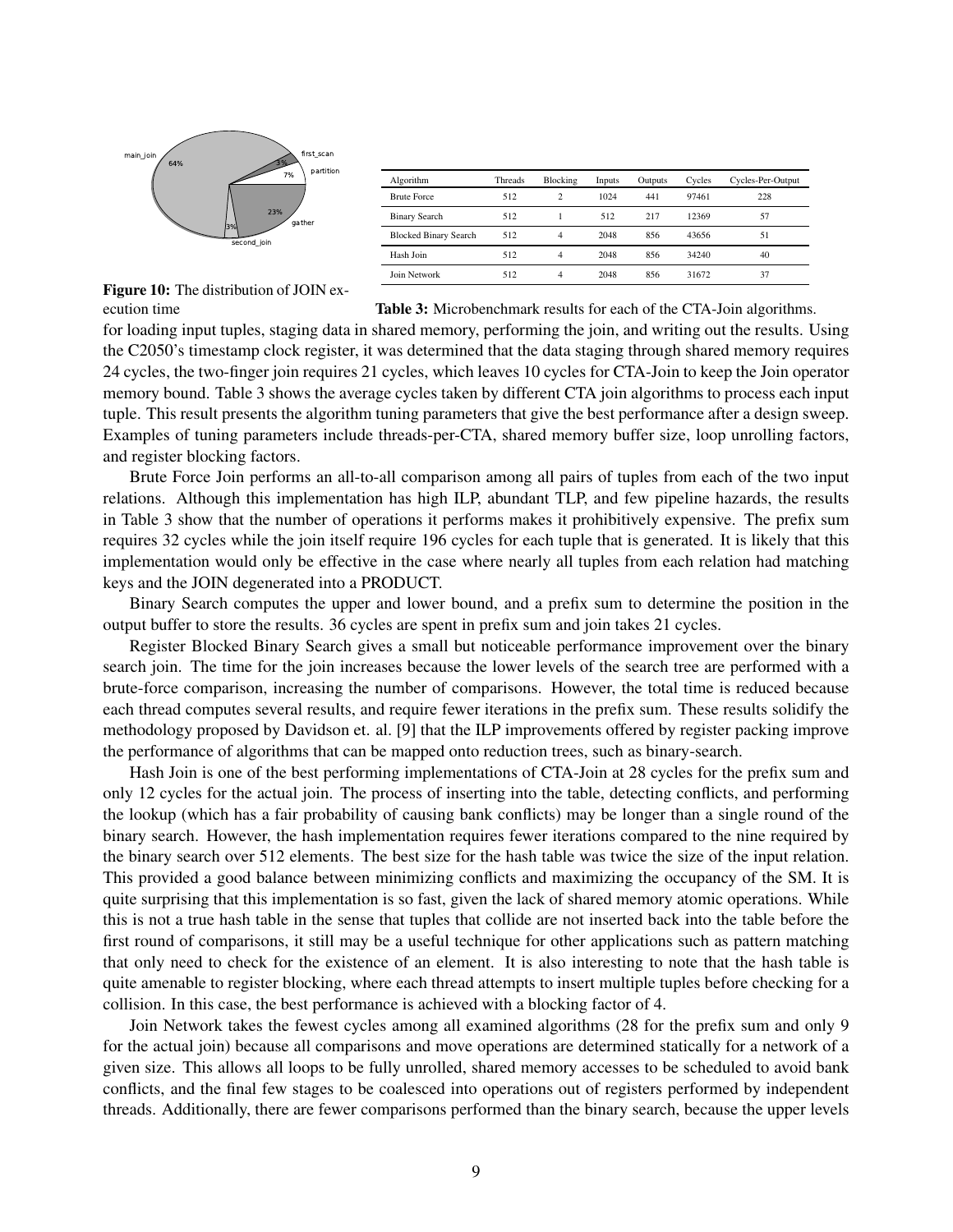

Figure 11: (a) Comparison of SELECT; (b) Comparison of JOIN

of the binary search are performed by a few threads and then broadcast to the other threads, which further subdivide the operation.

It is interesting to note that all of these algorithms are compute bound. None of them can sustain the maximum DRAM memory bandwidth of the C2050. Instead, they are mainly bound by pipeline hazards due to dependencies on on-chip memory accesses, control or dataflow dependencies.

#### 4.2 Comparison with Previous Work

Last set of experiments compare the performance of SELECT and JOIN between this work and the previous work, GDB [13]. SELECT stands for efficient operators and JOIN represents less efficient operators. The implementation of GDB comes from the authors' website without any modification. The inputs to two implementations are identical.

Figure 11 is the comparison result. In average, SELECT of this work is 3.54x faster than GDB and JOIN is 1.69x faster. As to SELECT, the advantage of this work is that GDB does not use shared memory to reduce the data access time although GDB is also based on the stream compaction approach. The performance improvement of JOIN mainly comes from our finely tuned CTA join algorithm.

### 5 Discussion and Conclusion

One limitation of this paper is that it only presents in-memory algorithms designed for a single processor. While these algorithms have the advantage that they can be easily scaled to future processors that implement a Multi-BSP execution model, current systems are limited to a fixed number of SMs per processor, and even more troubling, a fixed amount of DRAM in the 1-12GB range. Some database systems operate on relations several orders of magnitude larger than this. For existing database systems, this problem is typically mitigated in one of three ways: i) using out-of-core algorithms, ii) using in-memory algorithms with multiple nodes, and iii) using a single node with a large amount of memory (systems with 256GB or more are common). As to the first method, out-of-core algorithms can be handled by connecting a parallel processor to a disk subsystem. Commodity interfaces like PCIe offer greater bandwidth than disk interfaces, although the performance of the system may be limited by disk access time rather than by the in-memory portion of an RA operator. As to the second method, Multi-BSP processors can be replicated to form a distributed system, although these algorithms would need to be coupled to a higher level distributed algorithm. It should be noted that the high level structure of the algorithms described in this paper may scale to multiple nodes, since they are already highly parallel by design. For the last method, there are no technical reasons impeding the development of GPUs with very large DRAM subsystems similar to CPU systems, only a lack of OEMs that offer such systems.

As a conclusion, this paper presents how to use multi-stage algorithm to design efficient RA operators in GPUs for database systems. The algorithm design and their performance characteristics is discussed in length. The experiment result shows that GPU implementation of RA operators can achieve  $57\% - 72\%$ peak machine performance for complex operators such as JOIN and 86% − 92% for simple operators such as PRODUCT, PROJECT and SELECT. Compared with previous work did by He et al. [13], our implementation is 1.69x-3.54x faster. This study stands as a successful example of the parallel algorithm design for a highly unstructured problem traditionally thought to be unsuitable for execution on a Multi-BSP processor.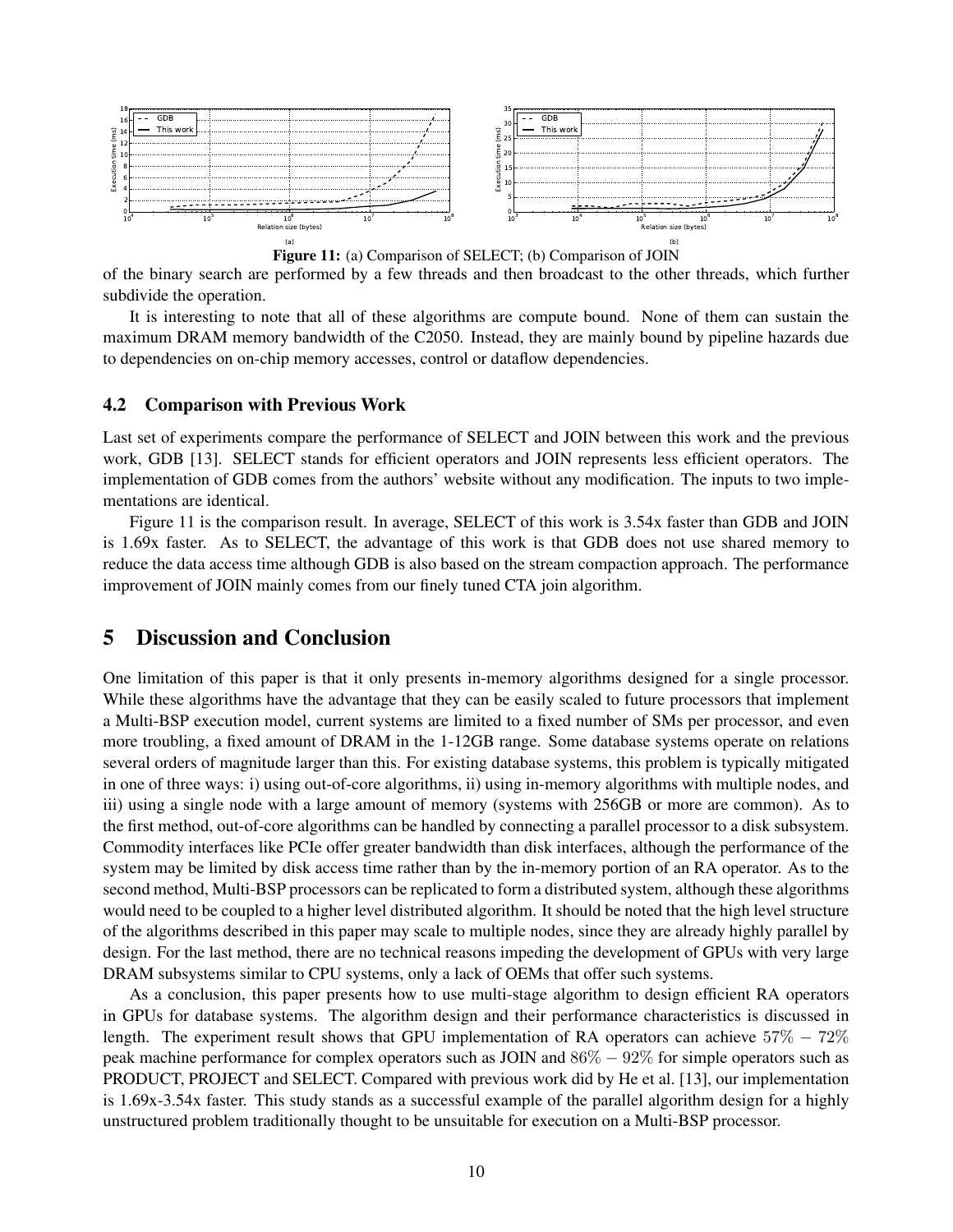### References

- [1] D.A. Alcantara, V. Volkov, S. Sengupta, M. Mitzenmacher, J.D. Owens, and N. Amenta. Building an efficient hash table on the gpu. *Gpu Computing Gems Jade Edition*, page 39, 2011.
- [2] AMD, 2011. http://en.wikipedia.org/wiki/Graphics\_Core\_Next.
- [3] Ricardo Baeza-Yates. A fast set intersection algorithm for sorted sequences. *Lecture Notes in Computer Science*, 3109:400–408, 2004.
- [4] Nathan Bell, Steven Dalton, and Luke Olson. Exposing fine-grained parallelism in algebraic multigrid methods. NVIDIA Technical Report NVR-2011-002, NVIDIA Corporation, June 2011.
- [5] Markus Billeter, Ola Olsson, and Ulf Assarsson. Efficient stream compaction on wide simd many-core architectures. In *Proceedings of the Conference on High Performance Graphics 2009*, HPG '09, pages 159–166, New York, NY, USA, 2009. ACM.
- [6] Bryan Catanzaro, Michael Garland, and Kurt Keutzer. Copperhead: compiling an embedded data parallel language. In *Proceedings of the 16th ACM symposium on Principles and practice of parallel programming*, PPoPP '11, pages 47–56, New York, NY, USA, 2011. ACM.
- [7] Daniel Cederman and Philippas Tsigas. Gpu-quicksort: A practical quicksort algorithm for graphics processors. *J. Exp. Algorithmics*, 14:4:1.4–4:1.24, January 2010.
- [8] M.M.T. Chakravarty, G. Keller, S. Lee, T.L. McDonell, and V. Grover. Accelerating haskell array codes with multicore gpus. In *Proceedings of the Sixth Workshop on Declarative Aspects of Multicore Programming*, pages 3–14. ACM, 2011.
- [9] Andrew Davidson and John D. Owens. Register packing for cyclic reduction: a case study. In *Proceedings of the Fourth Workshop on General Purpose Processing on Graphics Processing Units*, GPGPU-4, pages 4:1–4:6, New York, NY, USA, 2011. ACM.
- [10] N. Govindaraju, J. Gray, R. Kumar, and D. Manocha. Gputerasort: high performance graphics coprocessor sorting for large database management. In *Proceedings of the 2006 ACM SIGMOD international conference on Management of data*, pages 325–336. ACM, 2006.
- [11] N.K. Govindaraju, B. Lloyd, W. Wang, M. Lin, and D. Manocha. Fast computation of database operations using graphics processors. In *Proceedings of the 2004 ACM SIGMOD international conference on Management of data*, pages 215–226. ACM, 2004.
- [12] Ilya Grebnov. libbsc: A high performance data compression library. http://libbsc.com/ default.aspx, November 2011.
- [13] B. He, M. Lu, K. Yang, R. Fang, N.K. Govindaraju, Q. Luo, and P.V. Sander. Relational query coprocessing on graphics processors. *ACM Transactions on Database Systems (TODS)*, 34(4):21, 2009.
- [14] J. Hoberock and N. Bell. Thrust: C++ template library for cuda, 2009.
- [15] Intel, 2011. http://en.wikipedia.org/wiki/Haswell\_(microarchitecture).
- [16] T. Lauer, A. Datta, Z. Khadikov, and C. Anselm. Exploring graphics processing units as parallel coprocessors for online aggregation. In *Proceedings of the ACM 13th international workshop on Data warehousing and OLAP*, pages 77–84. ACM, 2010.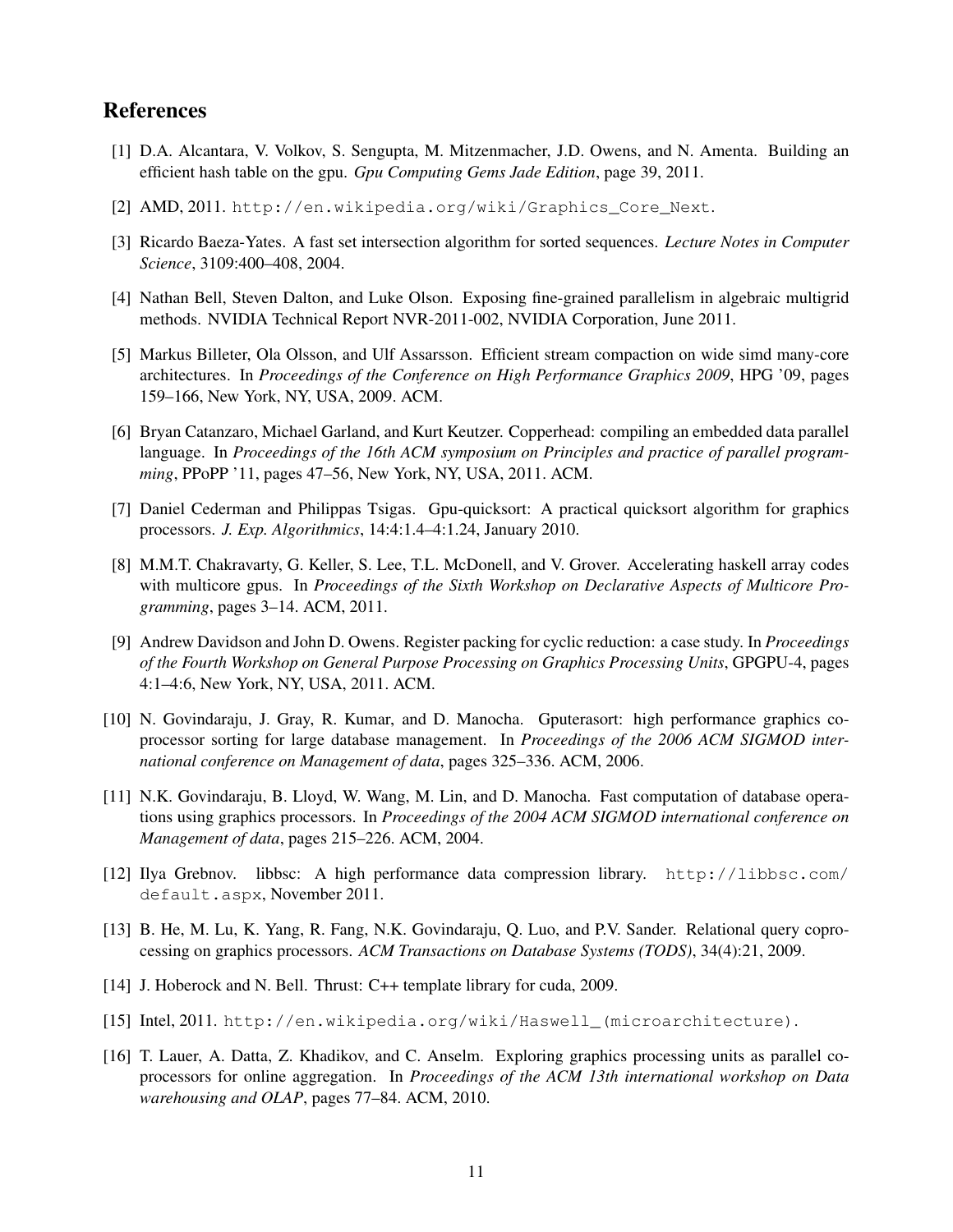- [17] M.D. Lieberman, J. Sankaranarayanan, and H. Samet. A fast similarity join algorithm using graphics processing units. In *Data Engineering, 2008. ICDE 2008. IEEE 24th International Conference on*, pages 1111–1120. IEEE, 2008.
- [18] Wen mei W. Hwu and David Kirk. Proven algorithmic techniques for many-core processors. http://impact.crhc.illinois.edu/gpucourses/courses/sslecture/ lecture2-gather-scatter-2010.pdf, 2011.
- [19] Duane Merrill and Andrew Grimshaw. Revisiting sorting for gpgpu stream architectures. Technical Report CS2010-03, University of Virginia, Department of Computer Science, Charlottesville, VA, USA, 2010.
- [20] NICS, 2010. https://keeneland.gatech.edu/.
- [21] NVIDIA, 2011. http://en.wikipedia.org/wiki/GeForce 600 Series.
- [22] Steven G. Parker, James Bigler, Andreas Dietrich, Heiko Friedrich, Jared Hoberock, David Luebke, David McAllister, Morgan McGuire, Keith Morley, Austin Robison, and Martin Stich. Optix: a general purpose ray tracing engine. *ACM Transactions on Graphics*, 29:66:1–66:13, July 2010.
- [23] Nadathur Satish, Changkyu Kim, Jatin Chhugani, Anthony D. Nguyen, Victor W. Lee, Daehyun Kim, and Pradeep Dubey. Fast sort on cpus, gpus and intel mic architectures. Technical report, Intel Labs, 2010.
- [24] S. Sengupta, M. Harris, Y. Zhang, and J.D. Owens. Scan primitives for gpu computing. In *Proceedings of the 22nd ACM SIGGRAPH/EUROGRAPHICS symposium on Graphics hardware*, pages 97–106. Eurographics Association, 2007.
- [25] P. Trancoso, D. Othonos, and A. Artemiou. Data parallel acceleration of decision support queries using cell/be and gpus. In *Proceedings of the 6th ACM conference on Computing frontiers*, pages 117–126. ACM, 2009.
- [26] Leslie G. Valiant. A bridging model for parallel computation. *Commun. ACM*, 33(8):103–111, 1990.
- [27] Panagiotis D Vouzis and Nikolaos V Sahinidis. Gpu-blast: using graphics processors to accelerate protein sequence alignment. *Bioinformatics*, 27(2):182–8, 2010.
- [28] E. Walker. Benchmarking amazon ec2 for high-performance scientific computing. *Usenix Login*, 33(5):18–23, 2008.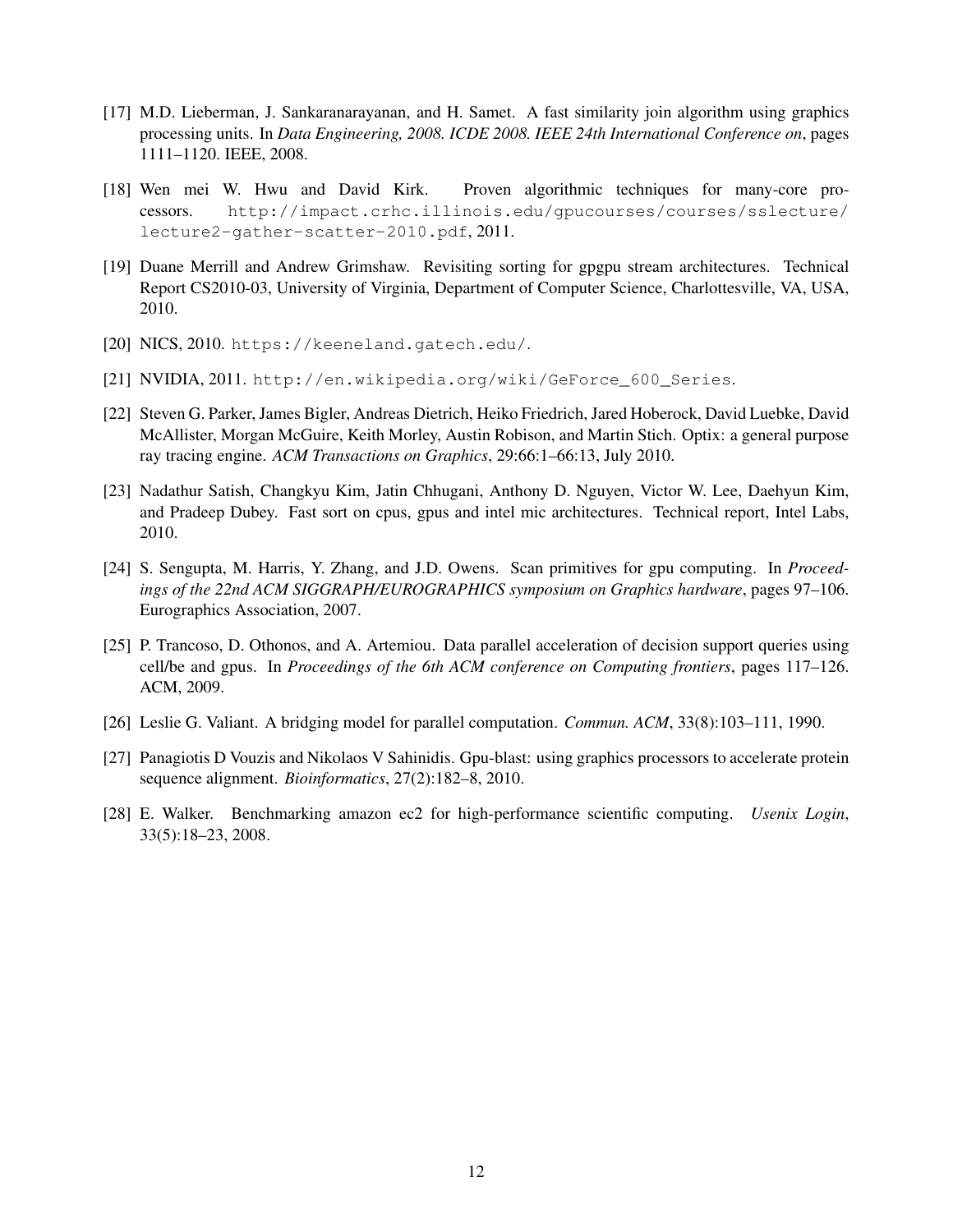## A Appendix

### A.1 Programmable GPU Architecture

The performance of computing platforms has increased over time, driven by advances in manufacturing technology, system/processor architecture, and software stacks. However, the hardware/software interface has also evolved alongside these changes, requiring algorithm or data structure modifications to fully exploit the performance improvements provided by new technology. This section examines how these changes impact RA algorithm design.

#### A.1.1 Memory Subsystem

RA operators are highly memory intensive, mainly consisting of simple manipulations of tuple data after routing it through the memory system. Therefore, effective utilization of the memory subsystem is critical to achieving good performance.

Main memory is composed of DRAM memory blocks organized together into an array that compose a single IC. Data is moved from the memory banks into an on-chip row buffer in a single transaction. Multiple row buffer operations can be pipelined to hide the latency of individual transfers. Once in the row buffer, data is transferred synchronously over the processor-memory interface. Transfers occur out of the row buffer at maximum bandwidth when a series of transactions read a sequential burst of data. Otherwise, additional commands are needed to modify the offset being accessed in the row buffer. Several Integrated Circuits (ICs) are packaged together into a single module with data striped across the ICs to form a 64-bit data interface that connects directly to a processor's memory controller. A processor will typically include multiple memory controllers, each connected to series of ICs. The NVIDIA C2050 includes six independent controllers.

These DRAM organizations favor deep queues of coarse-grained bulk operations on large contiguous chunks of data, so that all data that is transferred to the row buffer is returned to the processor, and that it is accessed sequentially as a long burst. Memory controllers can typically support several streams of sequential accesses by buffering requests and switching between streams on a row buffer granularity. However, a large number of requests directed to addresses that map to different row buffers will force the memory controller to switch pages and trigger premature row buffer transfers, reducing effective bandwidth. These characteristics favor algorithms with a limited number of streams that are accessed sequentially, or block-strided accesses on a granularity larger than the DRAM page size, typically 2-4KB. Purely random accesses result in frequent row buffer transfers and address traffic, which significantly reduce effective DRAM bandwidth.

#### A.1.2 Network and On-chip Memory

GPU cores are referred to as streaming multi-processors (SMs). The on-chip network sits between the L2 cache banks and SMs. The memory controllers interface with the L2 cache banks, servicing misses from a single group of banks. The network interleaves traffic from multiple SMs, and the L2 cache serves as a buffer that accumulates requests to the same memory controller. For RA algorithms, the fact that the L2 cache is generally smaller than the aggregate size of the SMs shared memory banks or register files makes it useful primarily as a staging area for data that is being ferried to and from the memory controllers.

#### A.1.3 Core Microarchitecture

SMs include SRAM banks used to implement register files, L1 data and instruction caches, and scratch-pad memory referred to as shared memory. The datapath follows a SIMD organization with 32 lanes, and a 24 cycle pipeline. Logical threads in the programming model are mapped onto SIMD lanes in the processor in 32-wide groups known as warps. Warps are time-multiplexed onto the SM to cover the pipeline and memory latencies. A scoreboard is used to track instruction dependences and allow the same warp to issue multiple independent instructions. Shared memory is organized into 32 banks, each one supporting an independent access per cycle. Like all processors, datapath hazards and resource constraints limit the peak instruction throughput of the SM. Although most RA operators are memory intensive, they are dependent on the SMs for access to fast on-chip memory and for orchestrating the movement of data throughout the system. SM inefficiencies can quickly become performance bottlenecks.

Threads in a warp that take different control flow paths through the program require serialization, reducing the utilization of the SIMD datapath. At least two warps are required to issue instructions concurrently. Instructions are scheduled speculatively, assuming fixed best-case latency for cache and shared memory accesses. A cache miss or shared memory bank conflict violates the schedule of any instructions from the same warp following the incorrectly-scheduled